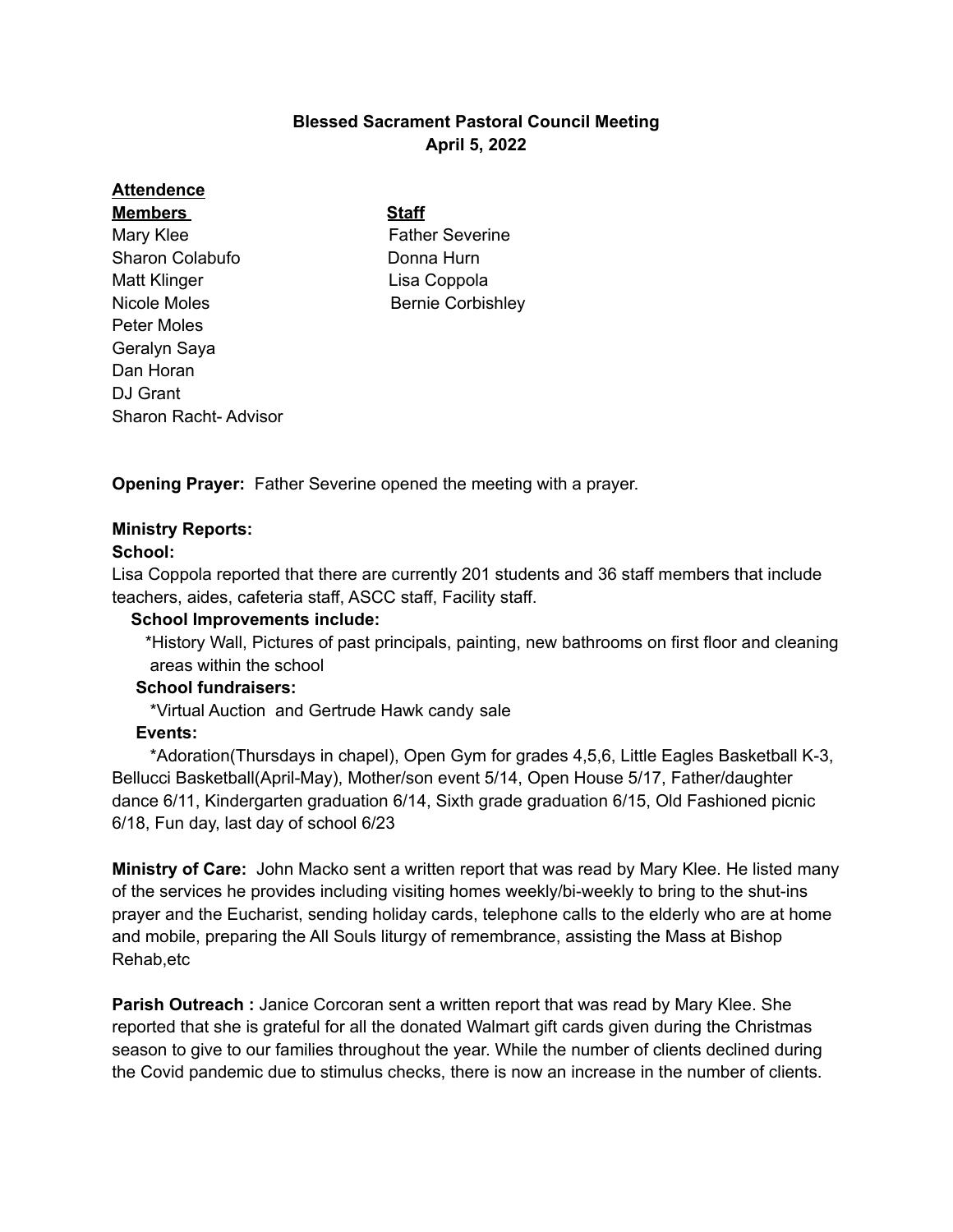She is grateful to the Blessed Sacrament School staff and students for their various drives during the year.

**Facilities and Maintenance:** Bobby Decker sent a written report giving some information and updates on the following :

\***Church Live Stream**- Chris Shepardship has been working on getting this up and running. The camera is installed and despite some frustrating roadblocks, it should be good to go soon.

**\*Rectory sidewalk-** Viau construction is on to replace the sidewalk and move the ramp to the side near the light post. Work should be complete by mid-spring.

**\*Alcove lighting-** There is currently a plan of 3 fixtures to illuminate the plaque. The lighting will be on a special timer located in the church that will accommodate for Daylight Savings and changing time of sunrise and sunset. Work is expected to be done by Holy Week.

**Rectory lighting-** Has been installed. The lights that were added are on the front corner of the rectory to the left of the entrance. One on the front lighting the sidewalk to the left of the stairs and one on the side as you approach the sidewalk from along the side of the building. All turn on and off with the light of the day by means of a photocell.

Some things under consideration are a dishwasher for the parish center, digital sign for the front of the church and repairs to the portico between the church and school.

**Finance:** Bernie Corbishley gave out a report showing a comparison of collection activity between 2021 and 2022. We are up slightly in our weekly collections this year.The Finance Committee continues to encourage parishioners to use We Share. He also shared the capital improvements done this year including the costs for brick pointing, church steps, flooring in the church vestibule,air conditioner in the parish center and school repairs and maintenance. We are fortunate to have many support revenue resources both diocesan and parish to help support our school. All and all our parish is in good financial health at this time.

**Faith Formation:**Donna Hurn gave a summary of the past, current and future events.

First Penance and the Confirmation retreat were held in March. All the confirmation students will participate in the Tenebrae service on Good Friday evening. The Easter vigil Mass will include some confirmation students and their families this year. On April 23 Bishop Lucia will meet with the confirmation students and join them in our Parish clean-up. On May 1st, 21 students will make their First Communion.

The Knights of Columbus will provide breakfast for the First Communion students and their families. The May Crowning will take place at all Masses on Mother's day weekend. Confirmation will take place on Sunday, June 5th at 1:30. Bishop Cunningham will confirm 14 students from Blessed Sacrament and St. Vincent's parishes.

**Knights of Columbus:** Dan Horan reported that they served 190 dinners for their fundraiser for the Eagles Fund. A Color Corp request was made for Confirmation on June 5.

**Member update:** Pat Leet will no longer be serving on the Pastoral Counci**l.** Nicole

,